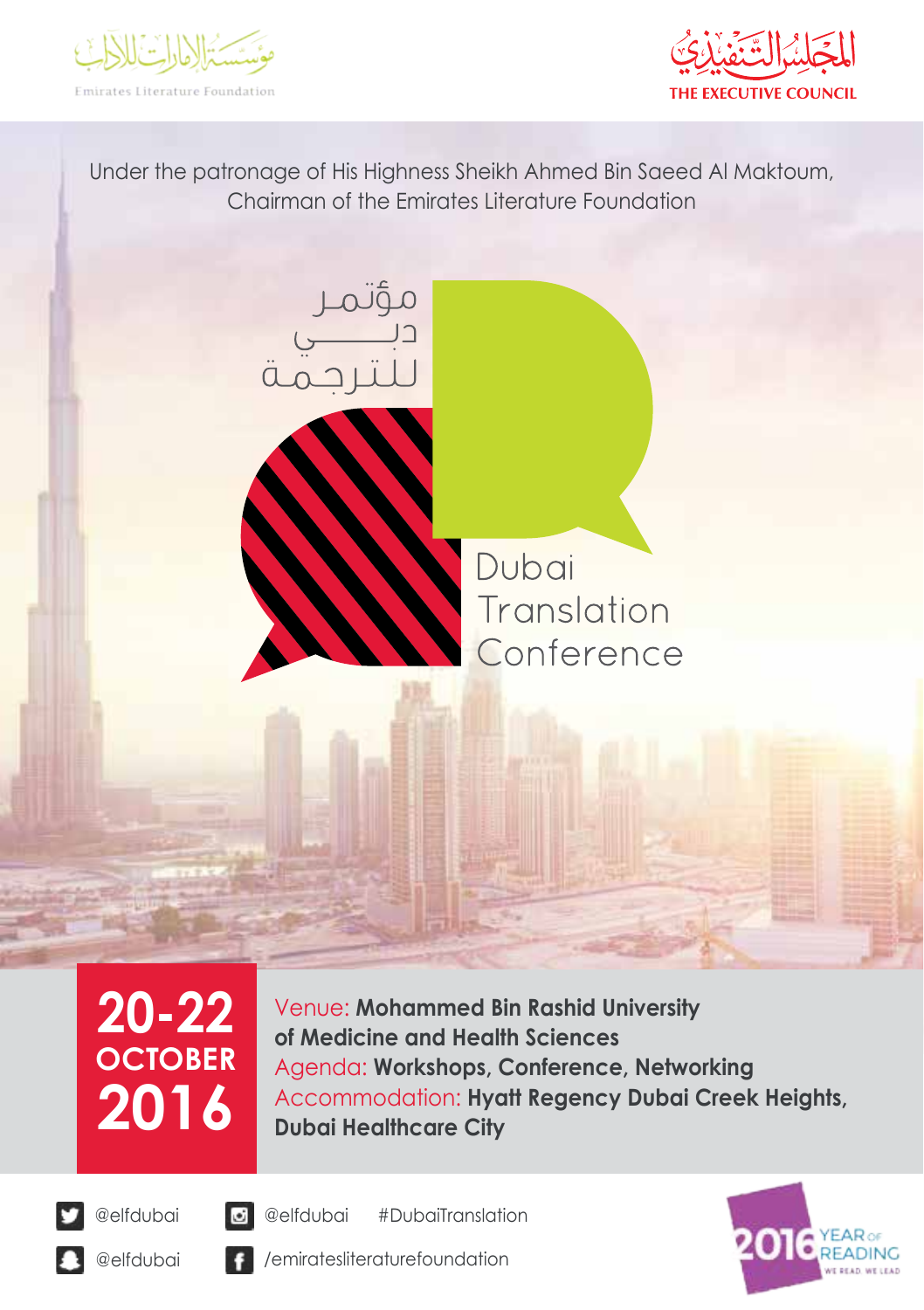#### **Dubai Translation Conference**

Unlock the hidden secrets of the translation industry at the Dubai Translation Conference, hosted by the Emirates Literature Foundation, in partnership with The Executive Council of Dubai.

The Conference, held under the patronage of HH Sheikh Ahmed Bin Saeed Al Maktoum, will deliver a wide ranging programme covering all aspects of translation, with a focus on the evolution of translation in the UAE.

Meet acclaimed authors and industry experts Ahlem Mosteghanemi, Ahdaf Soueif, Nancy Roberts, Muhsin al-Musawi, Humphrey Davies and Clive Holes, among others, as they discuss how to create a new generation of readers through translation.

We hope this will be an illuminating experience for all involved. We look forward to seeing you at the Conference.

**Ibrahim Ali Khadim Dubai Translation Conference Director**



Ibrahim Ali Khadim, Business Development Director of the Emirates Literature Foundation, is an Emirati with extensive practical and professional experience in a number of government organisations. Most notably he was Director of the Translation and Publishing Department at the Mohammad Bin Rashid Al Maktoum Foundation (MBRF), and worked on many programs and cultural initiatives.

## **2 f v a E** Follow us @elfdubai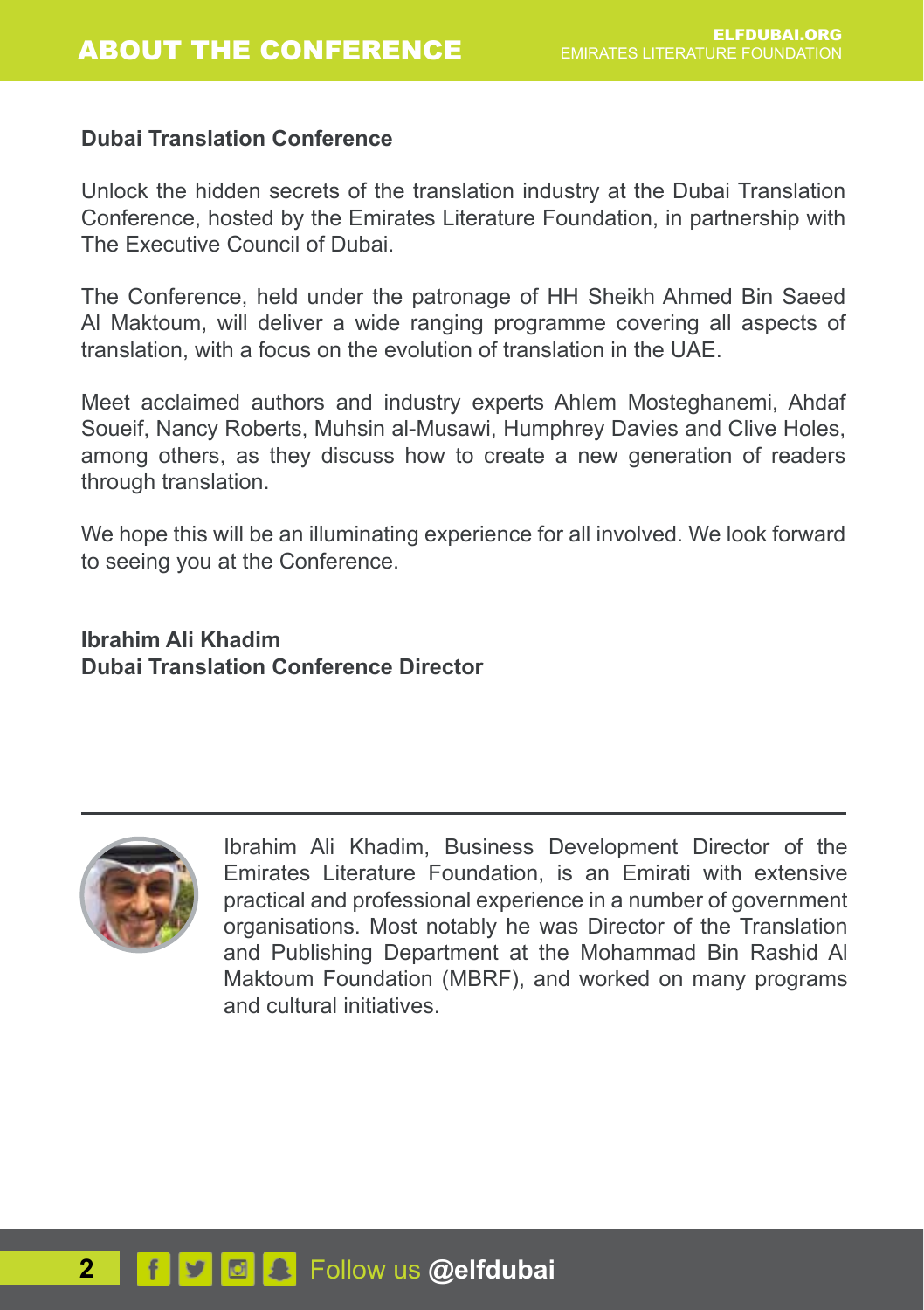#### **Chairman's Message**

Welcome to the Emirates Literature Foundation's inaugural Translation Conference. This International Conference puts the Arabic language centrestage by taking a look at its history, its significance in today's world and the reading habits of the Arab World.

The importance of reading has never been greater than it is today and this Conference is one more step in the Foundation's continuing effort to bring about a reading culture in the Arab region. Improving the quality and range of literature in the Arabic language will lead to more readers.

Held during the UAE's Year of Reading, this three-day event focuses on the importance of getting the right book into the hands of the right reader. Translated books are a rich source of information and broaden the mind of anyone who encounters them; they are another step to developing interest in books in the region.

At the Conference we will analyse how translated books retain the authenticity of the original work while also strategising on methods to create a love for reading among young people. These tie into the main goals of the Emirates Literature Foundation who celebrate literature and writing in all its forms.

We hope that this conference will be the first of many initiatives that build. encourage and inspire the next generation of readers, writers and creators.



 **Ahmed Bin Saeed Al Maktoum Chairman of the Emirates Literature Foundation**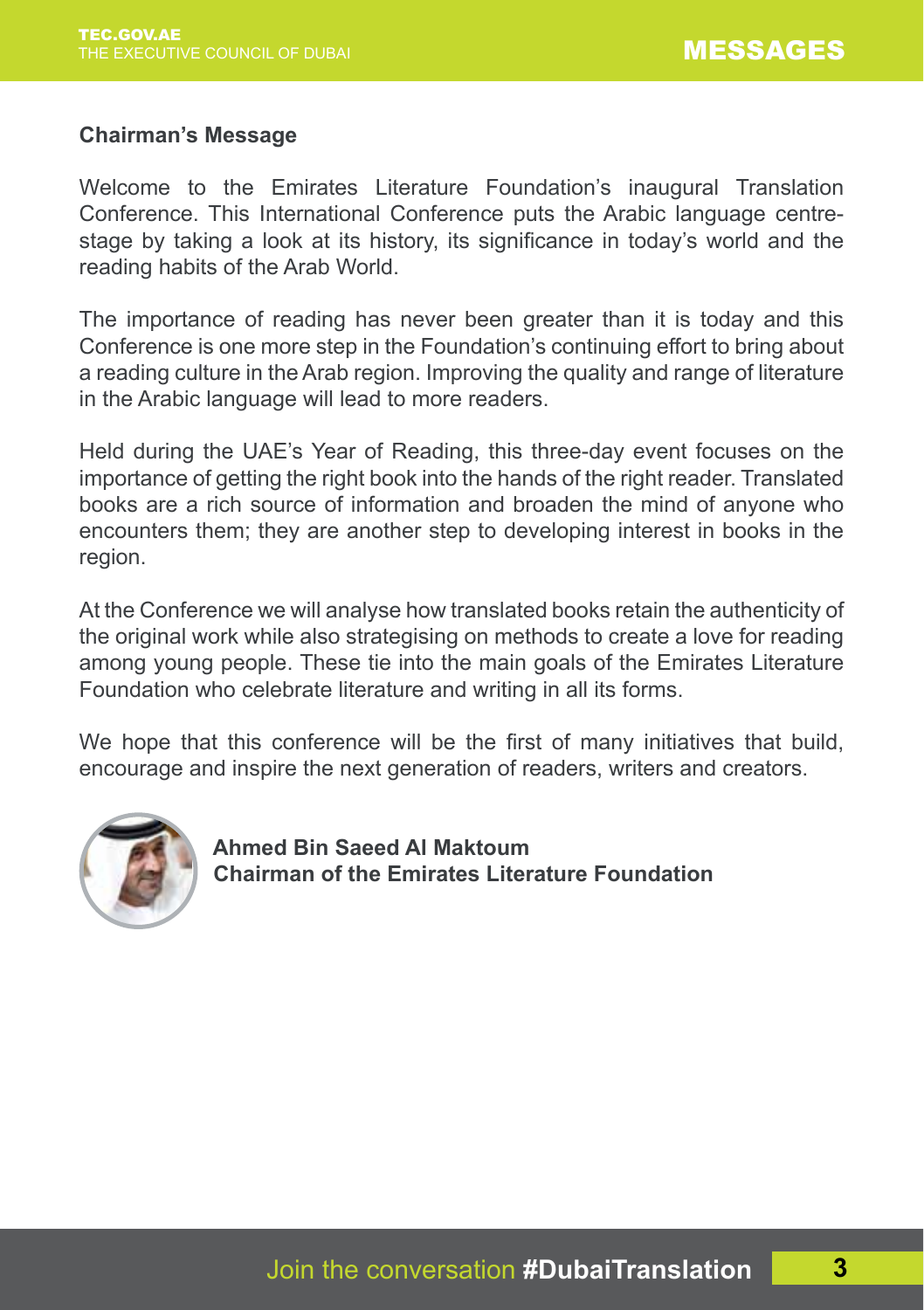#### **Message from the Secretary General of the Executive Council of Dubai**

In line with the directions of His Highness Sheikh Khalifa Bin Zayed Al Nahyan, President of the UAE, that declared 2016 as the Year of Reading, and in line with the National Reading Policy launched by His Highness Sheikh Mohammed bin Rashid Al Maktoum Vice President and Prime Minister of the UAE and Ruler of Dubai, the Government of Dubai is partnering with the Emirates Literature Foundation to organise the First Dubai Translation Conference as part of its effort to promote the culture of reading in Dubai.

Reading was one of the topics of focus during the 2016 Creative Labs, which were a series of creative workshops hosted as part of the implementation of Dubai Plan 2021. The "Avid Readers" lab focused on the challenges that have negatively impacted reading habits in the Arab World in general, and the means to promote a reading culture among younger generations. One of the main recommendations that came out of the lab was the need to boost translation in order to enrich published content in Arabic.

According to UNESCO's Index Translationum, Arabic ranks 17th globally amongst top languages to translate from, and 29th amongst top languages to translate to, despite 5th largest base of speakers. This indicates the existence of substantial challenges with the content published in the Arabic language.

We see translation as an important building block for bridging the cultures of different nations and peoples, for knowledge is the first step to opening minds, breaking stereotypes and promoting tolerance. Dubai, with its history and reputation as a hub, has always been a pioneer in accepting and embracing others.

We are glad to partner with the Emirates Literature Foundation, a leader in promoting culture in Dubai and the United Arab Emirates, and we are confident that this Conference is an important first step in what will be a long journey. We hope others can join us on this journey, so that we can connect on a common set of values based on peace, respect and understanding.



 **Abdulla Abdul Rahman Al Shaibani Secretary General of the Executive Council of Dubai**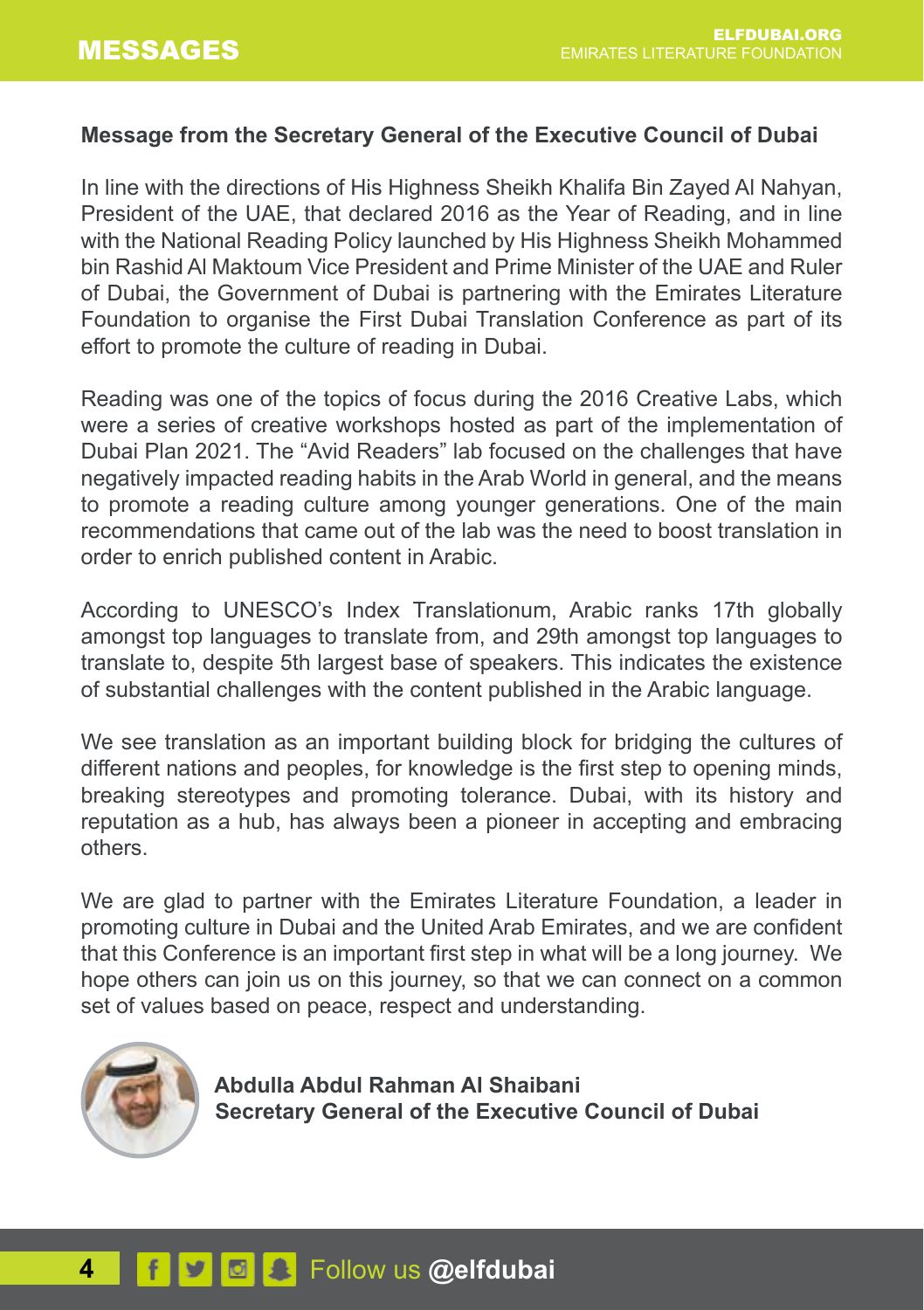#### **CEO's Message**

The Emirates Literature Foundation is delighted to launch its inaugural Dubai Translation Conference. Over the course of three days, delegates from the region, and around the world, will be treated to experts discoursing on a wide range of topics that impact on the art of translation.

Why do we need a Translation Conference? It is important to remember all those books we have read and treasured, only because they were available in translation. It allows us a glimpse into another place, another culture, and sometimes, another world. Who decides which books will be translated, and are they making the right choices?

We only have to open our eyes and look around us, to see the invisible hand of the translator, beavering away to help us understand; street signs, way finders, tenancy contracts, medicine instructions are just a few examples of how vital good translation is.

We watch TV or visit the cinema and view programmes and films with translated subtitles. Is it a worthwhile experience or is it 'lost in translation'?

At this Conference, these questions and more will be discussed and solutions will be sought. We will also discuss ways to bridge the gap between the demand and supply of good Arabic literature, what texts are considered untranslatable, the impact of Google Translate and what makes a good translator.

The significance of the written word has come into special focus during the UAE's Year of Reading, and given that October 2016 is the UAE's first Month of Reading, it is the perfect opportunity to shine a light on all that literature can provide, be it in the original Arabic, or through translation to and from English.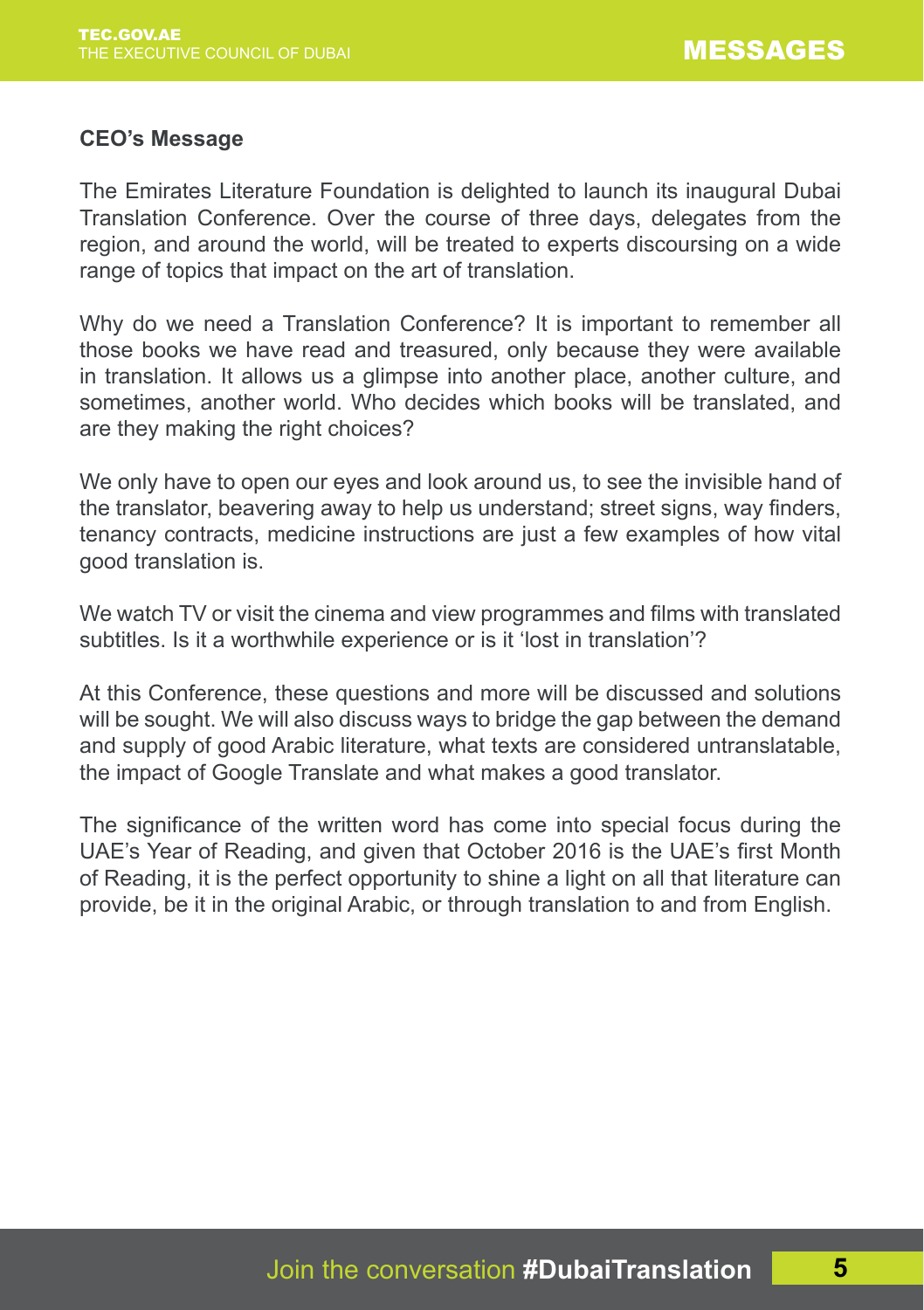At the Foundation, we want to celebrate language, especially the Arabic language, and encourage literacy. Translated books are a vital part of the process, as they open up new avenues for the next generation of readers. Young people who read frequently have greater empathy and tolerance for others; books really are our greatest teachers.

We hope you can join us for an insightful three days. Ahlan wa Sahlan!



 **Isobel Abulhoul CEO and Trustee of the Emirates Literature Foundation and Director of the Emirates Airline Festival of Literature**

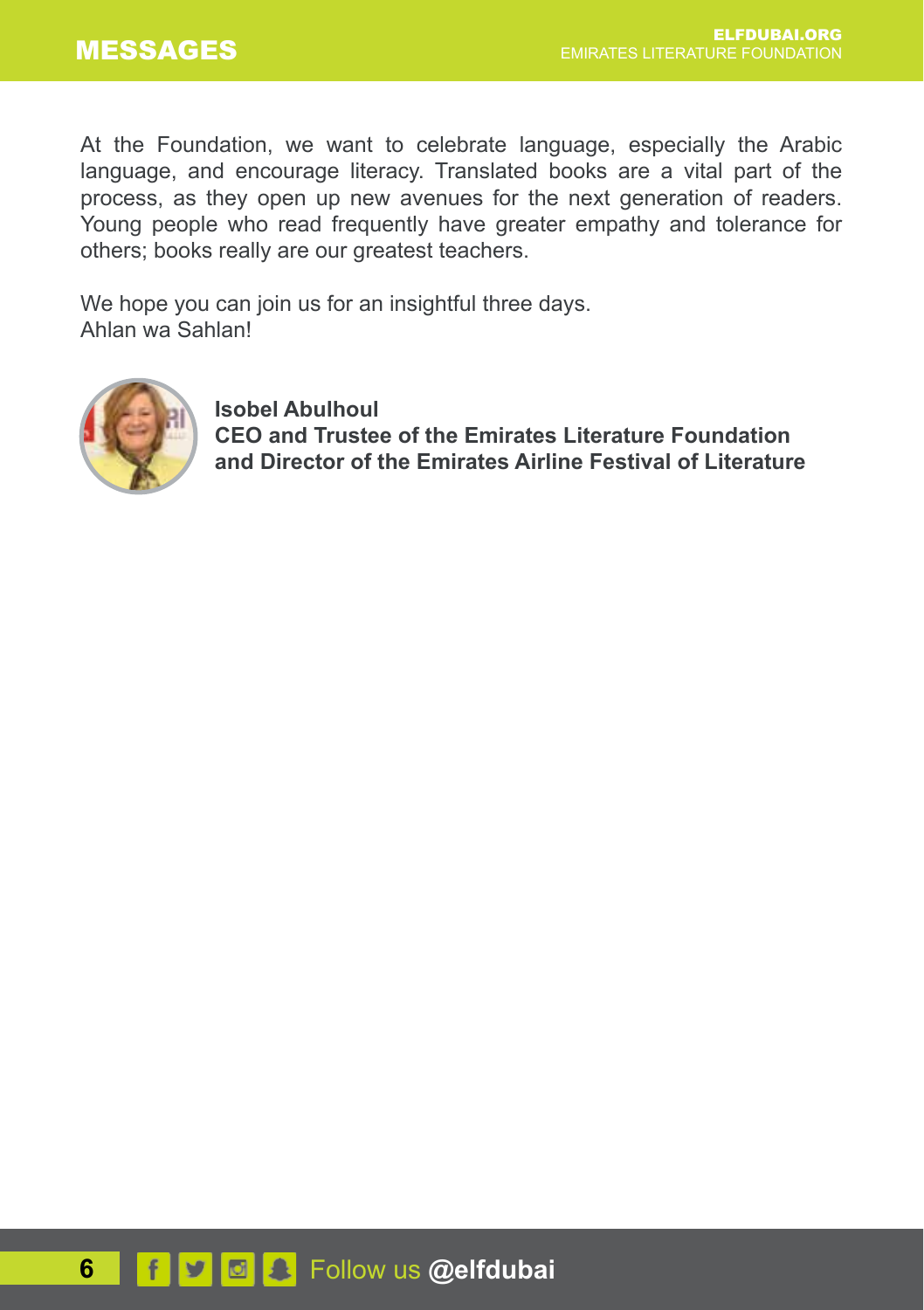## MEET YOUR SPEAKERS

## **KEYNOTE SPEAKERS**



**His Excellency Sheikh Nahayan Mubarak Al Nahayan Minister of Culture and Knowledge Development**



**Her Excellency Sheikha Lubna Al Qasimi Minister of State for Tolerance**



**Abdulla Abdul Rahman Al Shaibani Secretary General of the Executive Council of Dubai**



#### **Ahdaf Soueif**

Author of the bestselling 'The Map of Love' and 'In the Eye of the Sun'; Soueif has been named 'one of the 100 people with most influence on the English reading public' by The Guardian.



#### **Ahlem Mosteghanemi**

Algerian poet and novelist; recognised as one of the world's most successful Arabic writers and an immensely influential figure in the Middle East.



#### **Alyazia Khalifa**

Picture book author and founder of AlFulk Translation and Publishing, a publishing house that focuses on translating children's and young adult literature.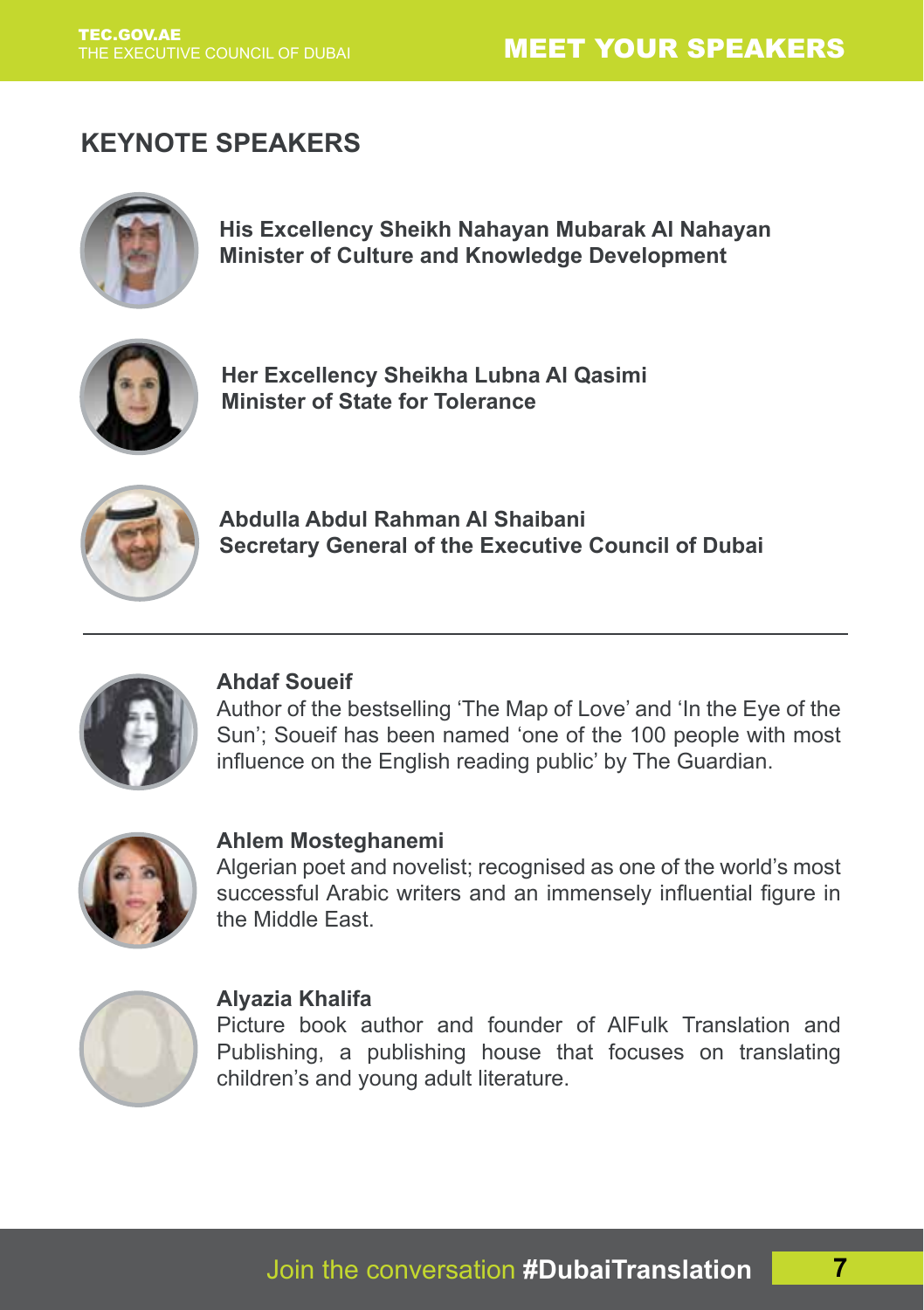

**Christina Hayek**

Arabic Language Specialist at Google.



#### **Clive Holes**

Emeritus Professorial Fellow at Magdalen College, Oxford and Fellow of the British Academy; Holes is recognised as a leading expert on Nabati poetry and on Arabic language.



#### **Firas Al Shaer**

Author of three biographies including the upcoming 'When the Paint Dries'; Al Shaer founded Scriptor Translation in Dubai, which has been the official translator for the Foundation since its inception.



#### **Ghanim Samarrai**

Author and translator of numerous books, Samarrai is Managing Editor of the University of Sharjah Journal of Humanities and Social Sciences.



#### **Humphrey Davies**

Translator of more than 20 works from Arabic to English, including the works of Elias Khoury, Yusuf al-Shirbini, Hamdi el-Gazzar and more.



#### **Iman Ben Chaibah**

Local entrepreneur and founder of Sail Magazine, an Emirati publishing house for digital books and magazines.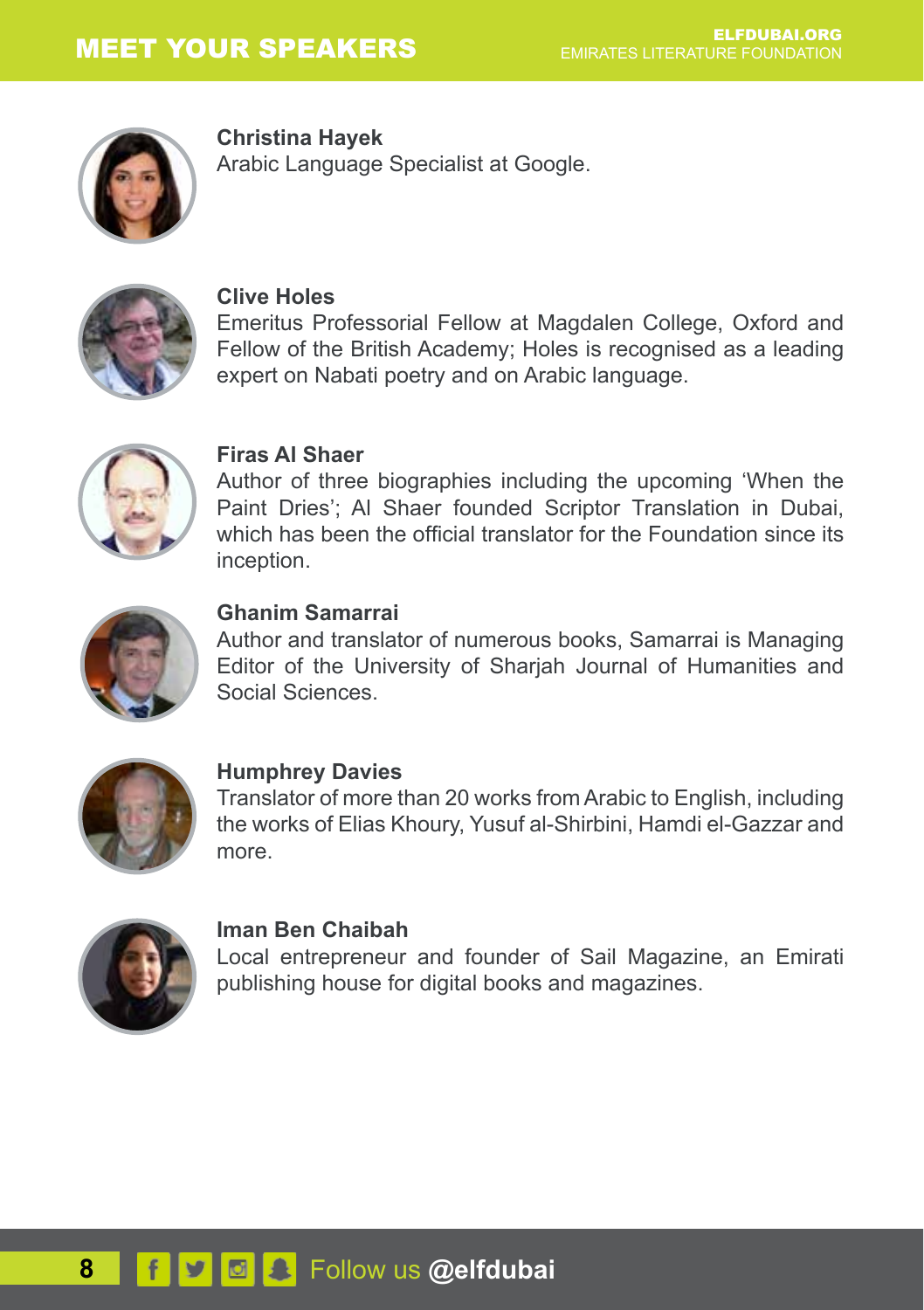## MEET YOUR SPEAKERS



#### **Leslie McLoughlin**

A favourite at the Foundation, McLoughlin has enjoyed a long storied career with Arabic, from teaching Arabic in the military, as a foreign language around the world to interpreting for the Queen of England.



#### **Majid Al Tuwaijri**

Managing Director and Middle East Health Lead, Accenture, Kingdom of Saudi Arabia; active researcher of health information technology, for which he has received numerous awards.



#### **Maya Kesrouany**

Assistant Professor of Modern Arabic Literature at NYUAD; special interest in theory, practice and impact of translation on twentieth-century Arab cultural thought.



#### **Michael Cooperson**

Professor of Arabic at the University of California, Cooperson has translated numerous works over the years and is currently working on a translation of al-Ḥarīrī's 'Maqāmāt'.



#### **Mohamed Hammad**

Founder and CEO of Rosetta International, the company that pioneered the subtitling industry in Jordan**.**



#### **Muhsin al-Musawi**

Recipient of the Owais Award in Literary Criticism, Al-Musawi is the author of several books including Scheherazade in England and The Islamic Context of the Thousand and One Nights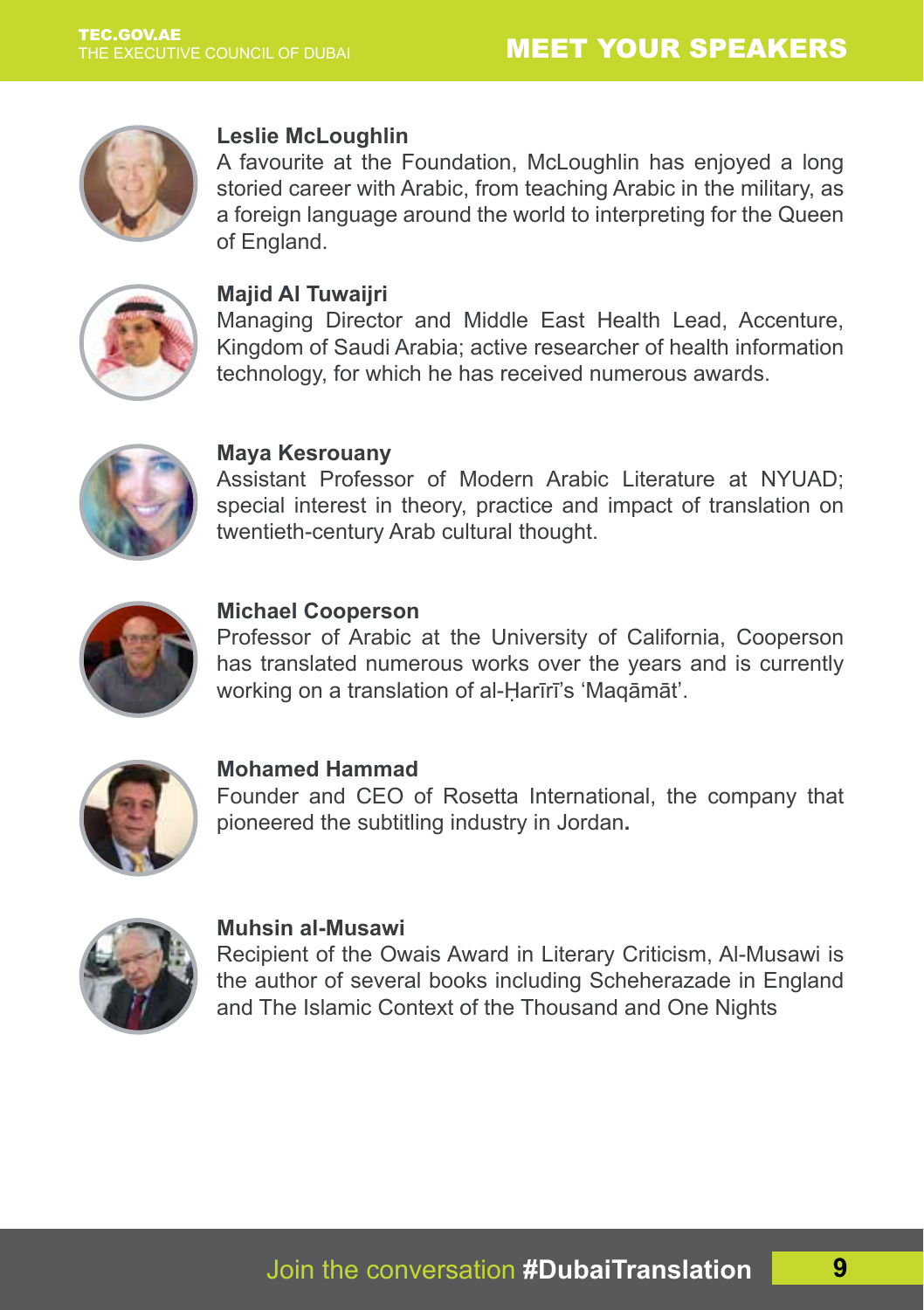

#### **Nancy Roberts**

Award-winning translator of Arabic fiction and history; she has translated works by Naguib Mahfouz and Ghada Samman, among others.



#### **Noura Al Noman**

Author of the Ajwan Trilogy and founder of Makhtoota 5229, the first Emirati publishing house dedicated to producing Arabic content in science-fiction and fantasy.



#### **Nujoom Alghanem**

Nujoom Alghanem is an Emirati poet, scriptwriter, multi- awardwinning film director and founder of Dubai-based production company, Nahar Productions.



#### **Philip Kennedy**

Vice Provost at the New York Abu Dhabi Institute for public programming; he is a specialist in medieval Arabic language and literature and has written several articles and books on these subjects.



#### **Salah Odeh**

Sign Language Specialist - Disability Management at the Community Development Authority of Dubai Government



#### **Tariq Abdulsalam Omer**

Specialist in financial and legal translations; currently has five dictionaries on insurance terms in production.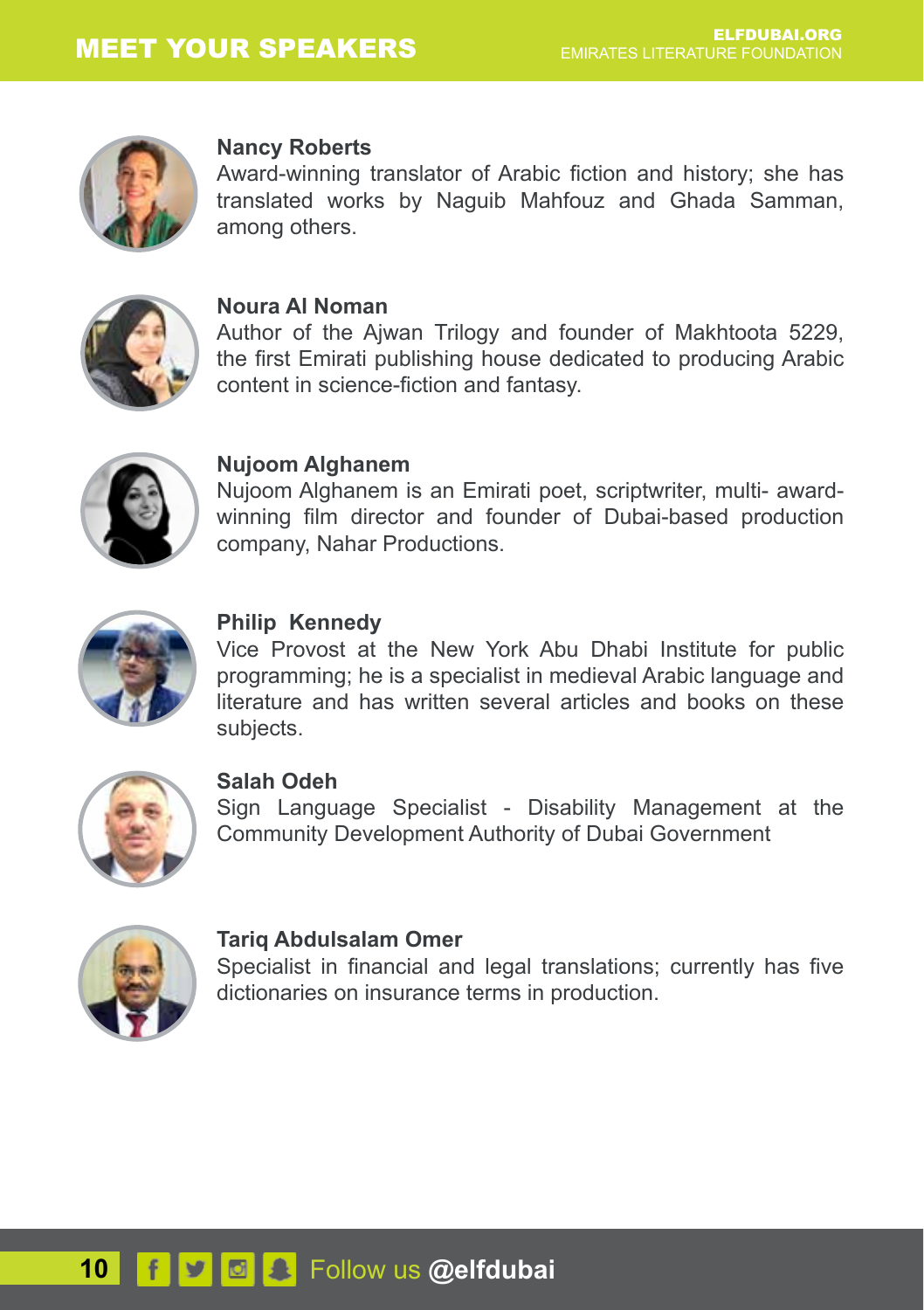## **WORKSHOPS**

| <b>20 OCTOBER</b> |                                                                  |                                                           | Page           |
|-------------------|------------------------------------------------------------------|-----------------------------------------------------------|----------------|
| 13:30 - 15:30     | Workshop / Seminar A<br>Level 1<br>Level 2<br>Level 3            | Tariq Abdulsalam Omer<br>Alyazia Khalifa<br>Nancy Roberts | 13<br>13<br>13 |
| $16:00 - 17:00$   | Level 4                                                          | Majid Al Tuwaijri                                         | 14             |
| 21 OCTOBER        |                                                                  |                                                           |                |
| $09:00 - 11:15$   | Workshop / Seminar B<br>Level 1<br>Level <sub>2</sub>            | Philip Kennedy<br>Leslie McLoughlin                       | 15<br>15       |
| 14:00 - 16:00     | Workshop / Seminar C<br>Level 1<br>Level <sub>2</sub><br>Level 3 | Alyazia Khalifa<br>Ghanim Samarrai<br>Michael Cooperson   | 16<br>16<br>16 |
| <b>22 OCTOBER</b> |                                                                  |                                                           |                |
| $09:15 - 11:15$   | Workshop / Seminar D<br>Level 1<br>Level <sub>2</sub>            | Michael Cooperson<br>Majid Al Tuwaijri                    | 18<br>18       |
| 13:30 - 15:30     | Workshop / Seminar E<br>Level 1<br>Level 2<br>Level 3            | Firas AI Shaer<br>Salah Odeh<br>Maya Kesrouany            | 19<br>19<br>19 |

\*All sessions and timings subject to change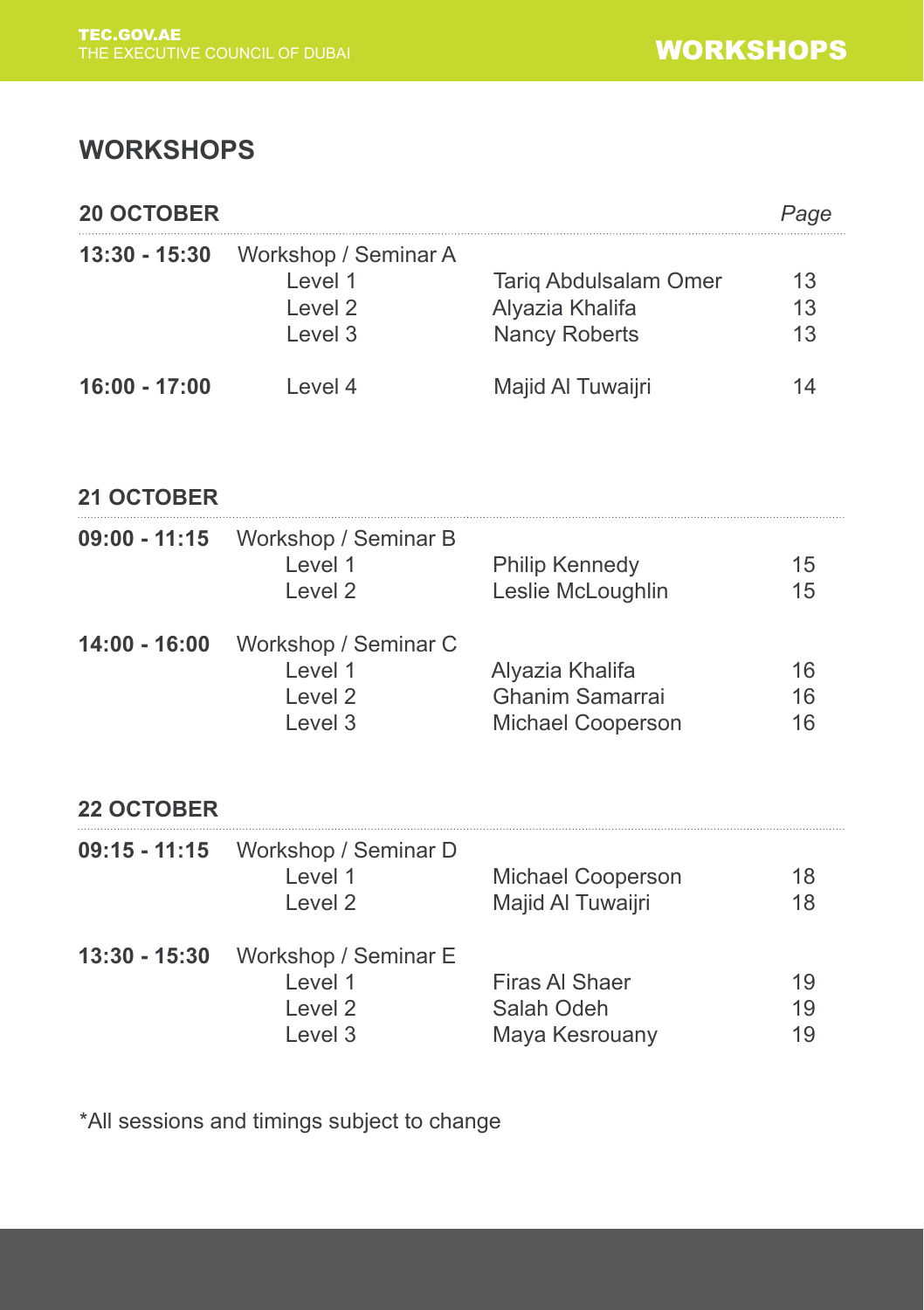## DAY 1: THURSDAY 20 OCTOBER

**08:45** Registration

**09:15** Session 1 - Introduction

## **MILESTONES**

## **A Journey Through the History of Arabic Literature in Translation Muhsin al-Musawi and Clive Holes**

The Holy Quran and 1001 Nights were the only widely available translated works until mid 20th century. The modern Arabic novel began to take precedence over traditional poetry around the same time. This was fueled in part by a larger number of Arabic editions of translated works of literature being available to readers in the Arab World. In 1988, Naguib Mahfouz was the first Arabic writer to receive the Nobel Prize for Literature. Only after this were translated editions of his books available to a global readership.

## **10:15** Refreshments Break

**11:00** Session 2 - Keynote Address

## **WHY TRANSLATION AND TOLERANCE GO HAND IN HAND**

**His Excellency Sheikh Nahayan Mubarak Al Nahayan, Minister of Culture and Knowledge Development**

**Her Excellency Sheikha Lubna Al Qasimi, Minister of State for Tolerance His Excellency Abdulla Abdul Rahman Al Shaibani, Secretary General of the Executive Council of Dubai**

**12:00** Prayer and Lunch break

## **12** Follow us **@elfdubai**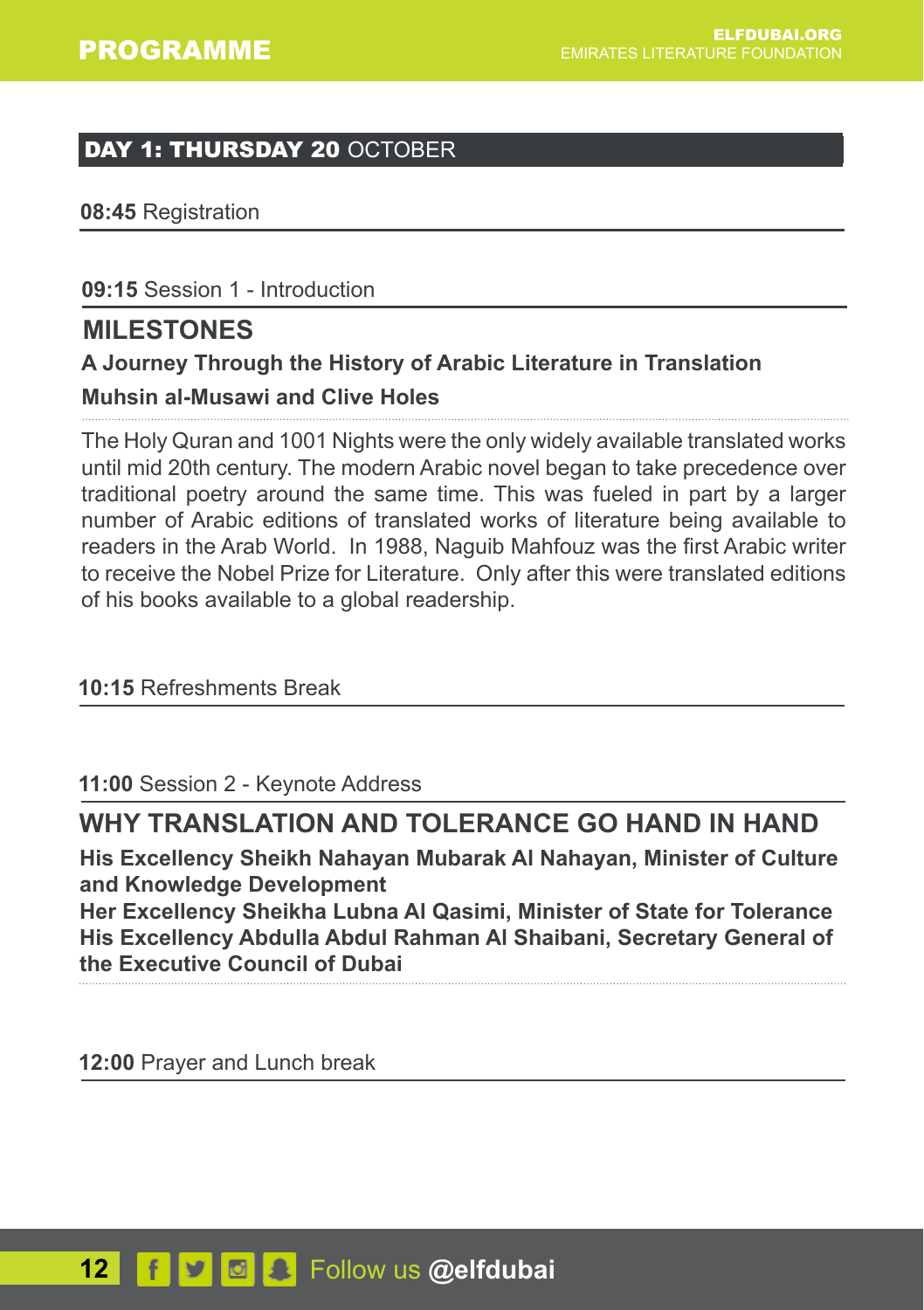#### **13:30** Session 3

## **THE WOW FACTOR Translating from Arabic to English Legal Translation: The importance Ahdaf Soueif, Humphrey Davies**

How easy is it to select what books would be appealing in another language? What criteria should be used? Would the book selling well be the only critera for consideration? Is the criticism that current novels in Arabic are overly sentimental and poorly crafted justified?

What process of scrutiny does Arabic literature receive prior to being published?

## **14:45** Session 4

## **TRANSLATING THE COMMERCIAL: A CONTINUING TREND?**

**Maya Kesrouany, Muhsin al-Musawi, Mohammed Hammad** **13:30 - 15:30**

## **WORKSHOP / SEMINAR A1**

**of getting it exactly right**

**Tariq Abdulsalam Omer** 

**13:30 - 15:30**

## **WORKSHOP / SEMINAR A2**

**Dubai: Journeying towards the literacy of the 21st century Alyazia Khalifa** 

#### **13:30 - 15:00**

## **WORKSHOP / SEMINAR A3**

**The Use of Colloquial vs. Classical Arabic in Arabic Literature: Issues and Challenges Relevant to the Arabic-English Translator**

**Nancy Roberts**

Is the trend in the Arab World still to cherry pick only bestsellers, business books, or thrillers? Apart from the Harry Potter series, what other good children's books are being translated into Arabic? What part do translated world classics play in forming reading habits?

**15:45** Refreshments Break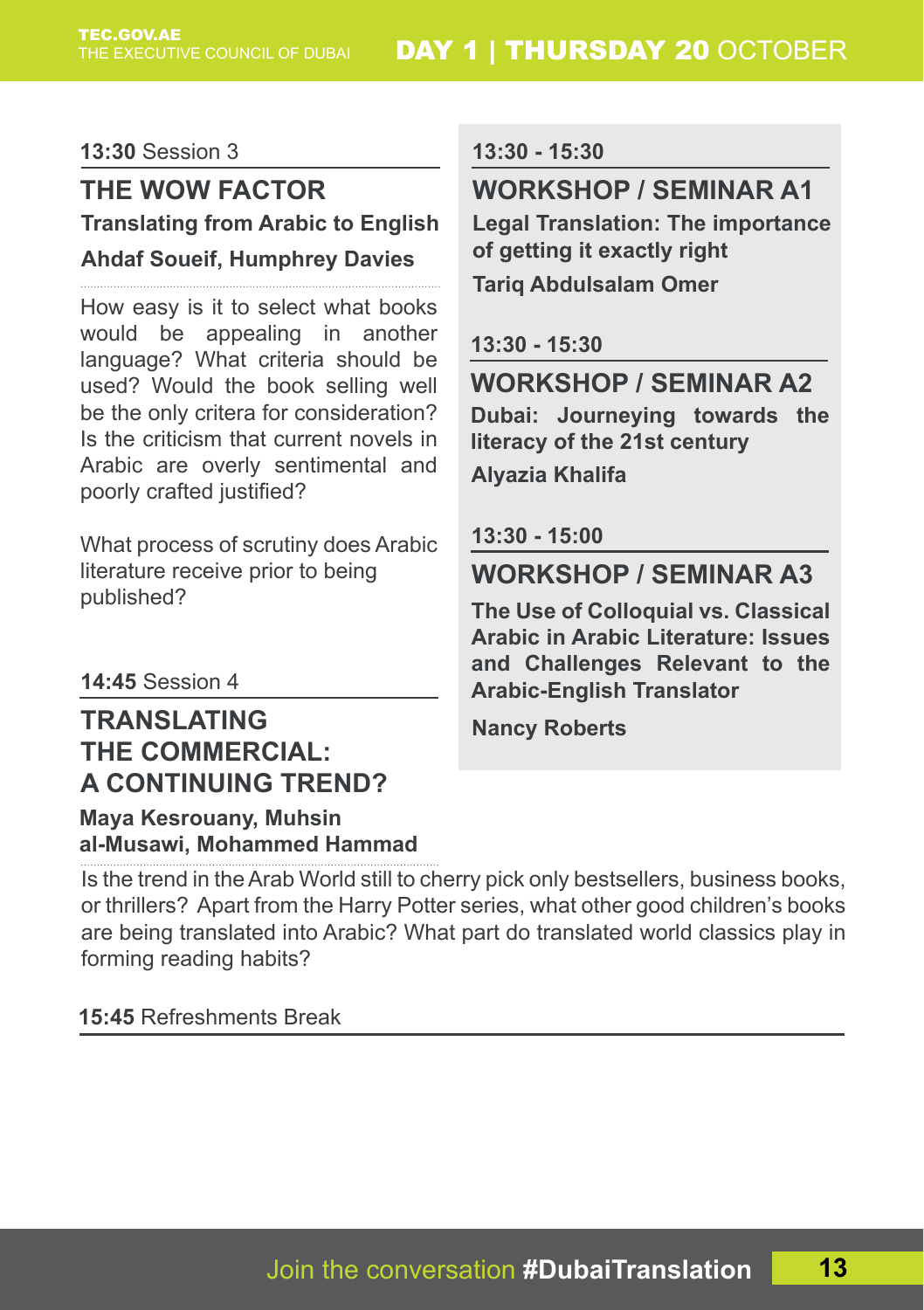**16:00** Session 5

## **THE UNTRANSLATABLE**

**Algebra and Zero to Selfies and Google Firas Al Shaer, Leslie McLoughlin, Clive Holes, Michael Cooperson**

**16:00 - 17:00**

## **WORKSHOP / SEMINAR A4**

**Introduction to Challenges in Medical Translation Majid Al Tuwaijri** 

Which foreign words are acceptable in translation? Idioms, metaphors, sayings, dialect and slang present translators with a real dilemma; how to remain true to the text, but also make sense to the reader. Is modern standard Arabic the only language that should be used in writing?

#### **17:00** End of Day 1

## EVENING PROGRAMME

**20:00**

## **AHLEM MOSTEGHANEMI**

**Books that cross the East West divide**

**In Conversation with translator Nancy Roberts**

**21:00** Book Signing

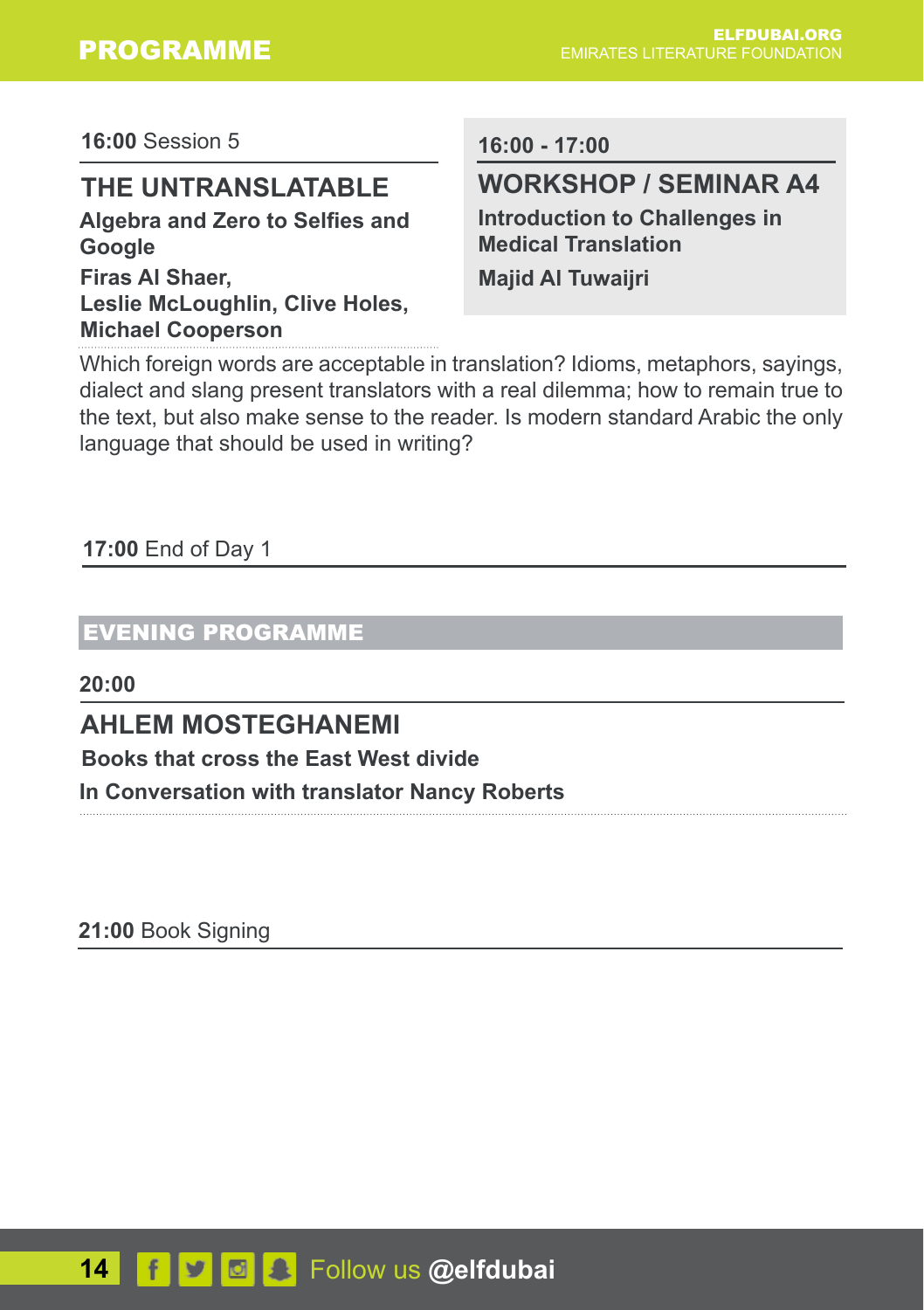## DAY 2: FRIDAY 21 OCTOBER

**08:45** Registration

**09:00** Session 6

**WHAT KIND OF TRANSLATOR ARE YOU? An in-depth look at the translation industry**

**Muhsin al-Musawi, Clive Holes**

What is the translator's role? Can they improve the original? How much can they change? What are the industry guidelines? Teaching translators best practices.

#### **09:00 - 11:15**

## **WORKSHOP / SEMINAR B1**

**Literary Translation: Should it Follow Established Canons or be a Broader Act of Restoration?** 

**Philip Kennedy**

**09:00 - 10:45**

**Translations of Translations WORKSHOP / SEMINAR B2 Leslie McLoughlin** 

#### **10:00** Refreshments Break

#### **10:15** Session 7

## **IN DEMAND: TRANSLATORS APPLY HERE!**

**The translator's career can lead to diverse job opportunities: advertising, journalism, government, literature, medicine, interpretation, subtitles for cinema and TV.**

#### **Ghanim Samarrai, Humphrey Davies, Alyazia Khalifa**

Is the academic training currently offered rigorous enough? What focus is there on specialisation? Are there industry guidelines? Are translators valued and paid accordingly?

**11:15** Prayer and Lunch break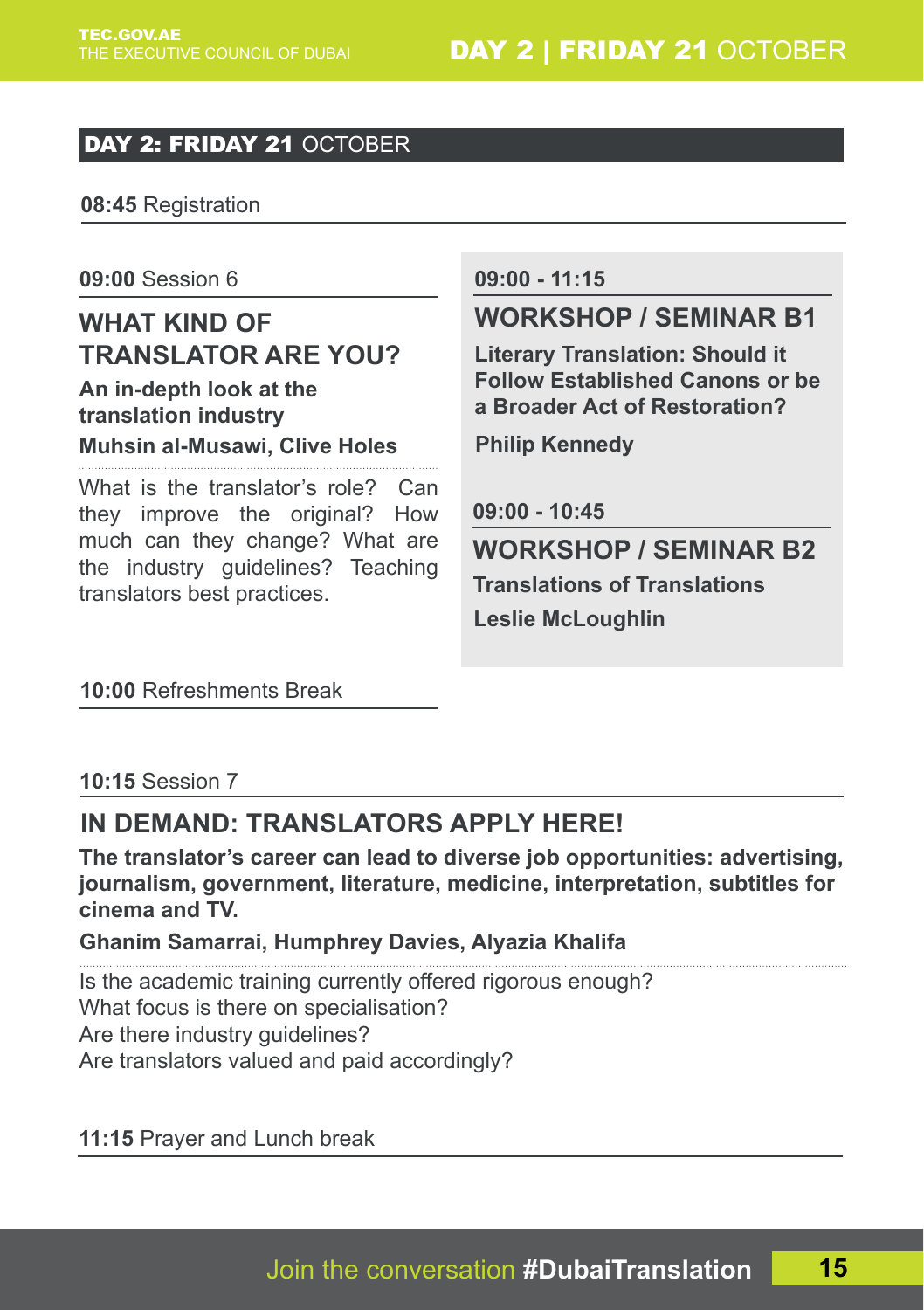**14:00** Session 8

## **FROM WRITER TO TRANSLATOR AND BACK AGAIN**

**The importance of style for literary translators Ahdaf Soueif, Leslie McLoughlin, Noura Al Noman**

Can it be assumed that a writer will make a better translator?

How easy is it for translators to assume the mantle and style of writers?

Who will judge the translation? Does the publisher have the last word?

**14:00 - 16:00**

## **WORKSHOP / SEMINAR C1**

**Children's Books – The Life Cycle of a Translation**

**Alyazia Khalifa** 

**14:00 - 16:00**

**WORKSHOP / SEMINAR C2**

**Poetry is impossible to translate – or is it?)** 

**Ghanim Samarrai** 

**14:00 - 16:00**

**The Turath in English WORKSHOP / SEMINAR C3 Michael Cooperson**

#### **15:15** Session 9

## **THE BIG SCREEN WITH TINY SUBTITLES Understanding cinema and TV programmes via subtitles Firas Al Shaer, Mohammed Hammad, Nujoom Alghanem**

Translators bring stories to life via subtitles when we watch films or TV shows in a language other than our own. Does it work? How could it be improved?

**16:15** Refreshments Break

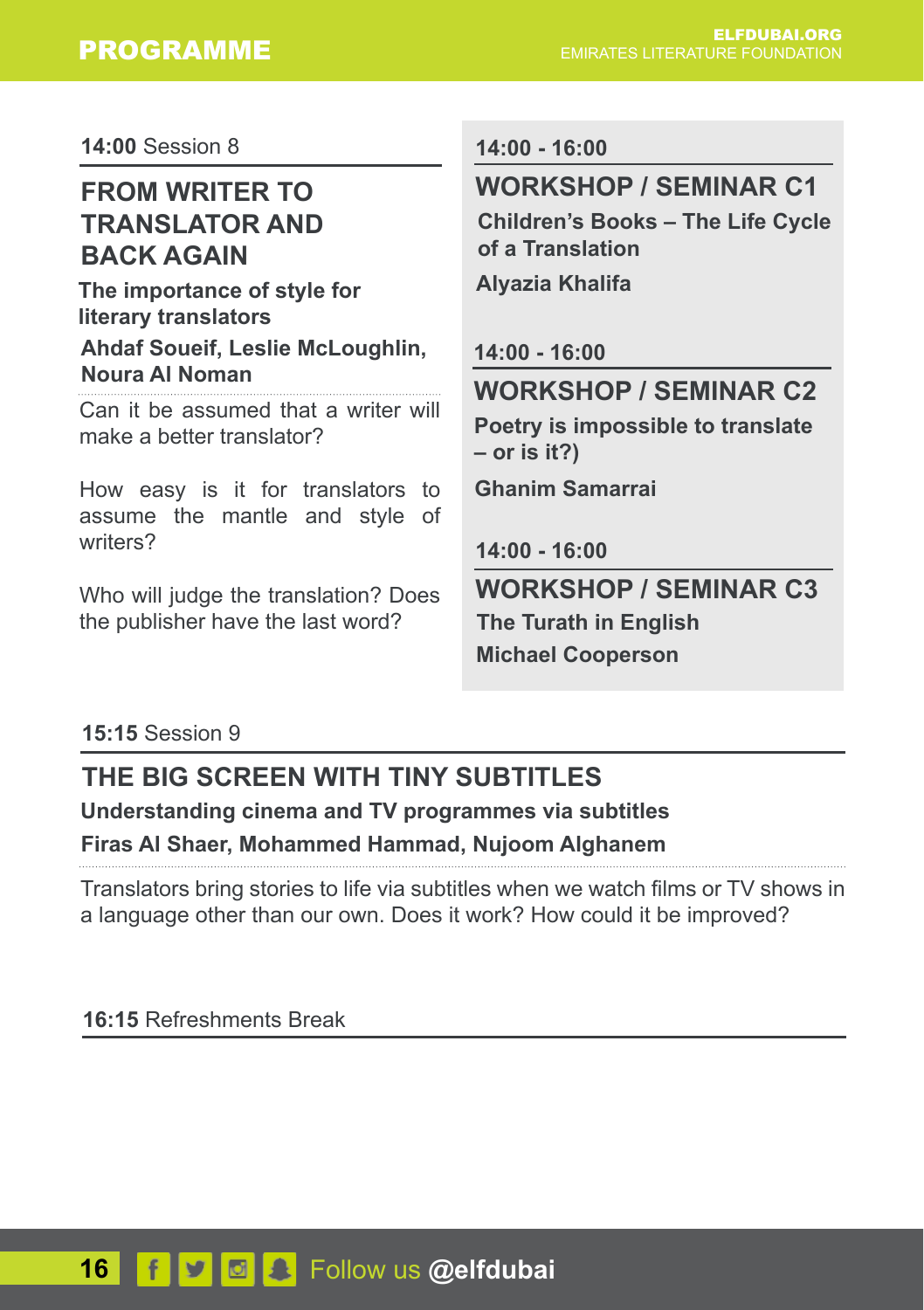**16:30** Session 10

## **LITERARY DIPLOMACY**

#### **Changing trends and danger zones in translation**

#### **Humphrey Davies, Philip Kennedy**

Being able to read good translation of books, journals and articles broadens readers' minds. Each nation and culture has customs, habits, and taboos, unique to them. Knowledge via the translated written or spoken word helps build bridges and break down barriers.

**17:30** End of Day 2

### EVENING PROGRAMME

**20:00**

## **AHDAF SOUEIF**

**Do I Dream In Arabic?**

## **Author in conversation with Iman Ben Chaibah**

Her bestselling books started life in English and were set in the Arab World. Which language inspires Ahdaf when writing her novels?

**21:00** Book Signing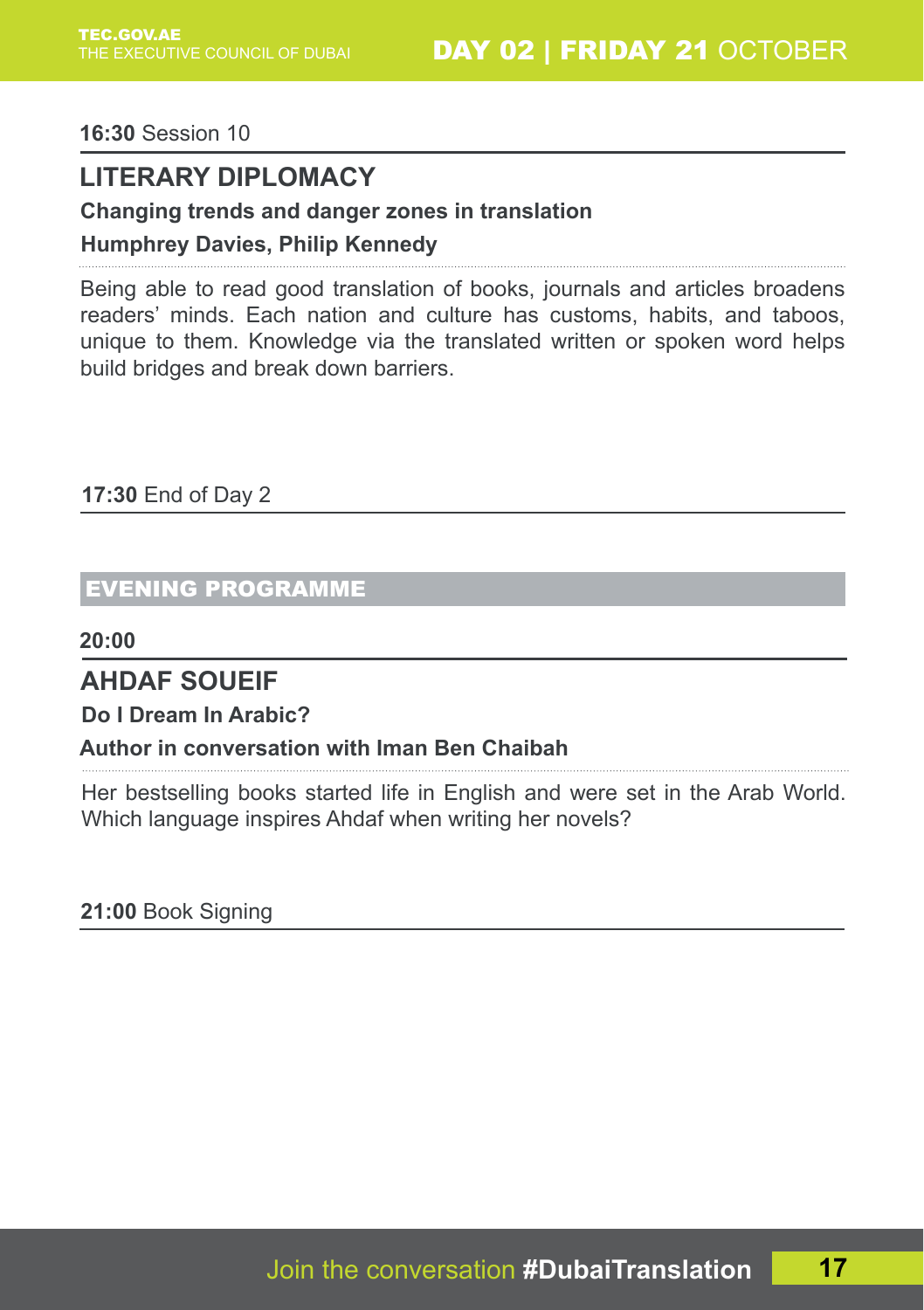#### DAY 3: SATURDAY 22 OCTOBER

**08:45** Registration

#### **09:15** Session 11

## **GOOGLE TRANSLATE AND OTHER JOYS!**

**A close look at technology's impact on translators and their translations**

**Ghanim Samarrai, Alyazia Khalifa, Mohammed Hammad, Christina Hayek** 

A walk through the evolution of the translation process over the last fifty years.

The impact of computers, the internet, mobile phones and global accessibility.

#### **09:15 - 12:00**

## **WORKSHOP / SEMINAR D1**

**Teaching Translation at the University Level** 

**Michael Cooperson**

**09:15 - 12:00**

## **WORKSHOP / SEMINAR D2**

**The Risk and Impact of Poor Medical Translation and How to Improve it**

**Majid Al Tuwaijri** 

The difference between a dictionary in its printed format and its electronic format on electronic devices.

Adapting to the future whilst valuing the human input.

**10:15** Refreshments Break

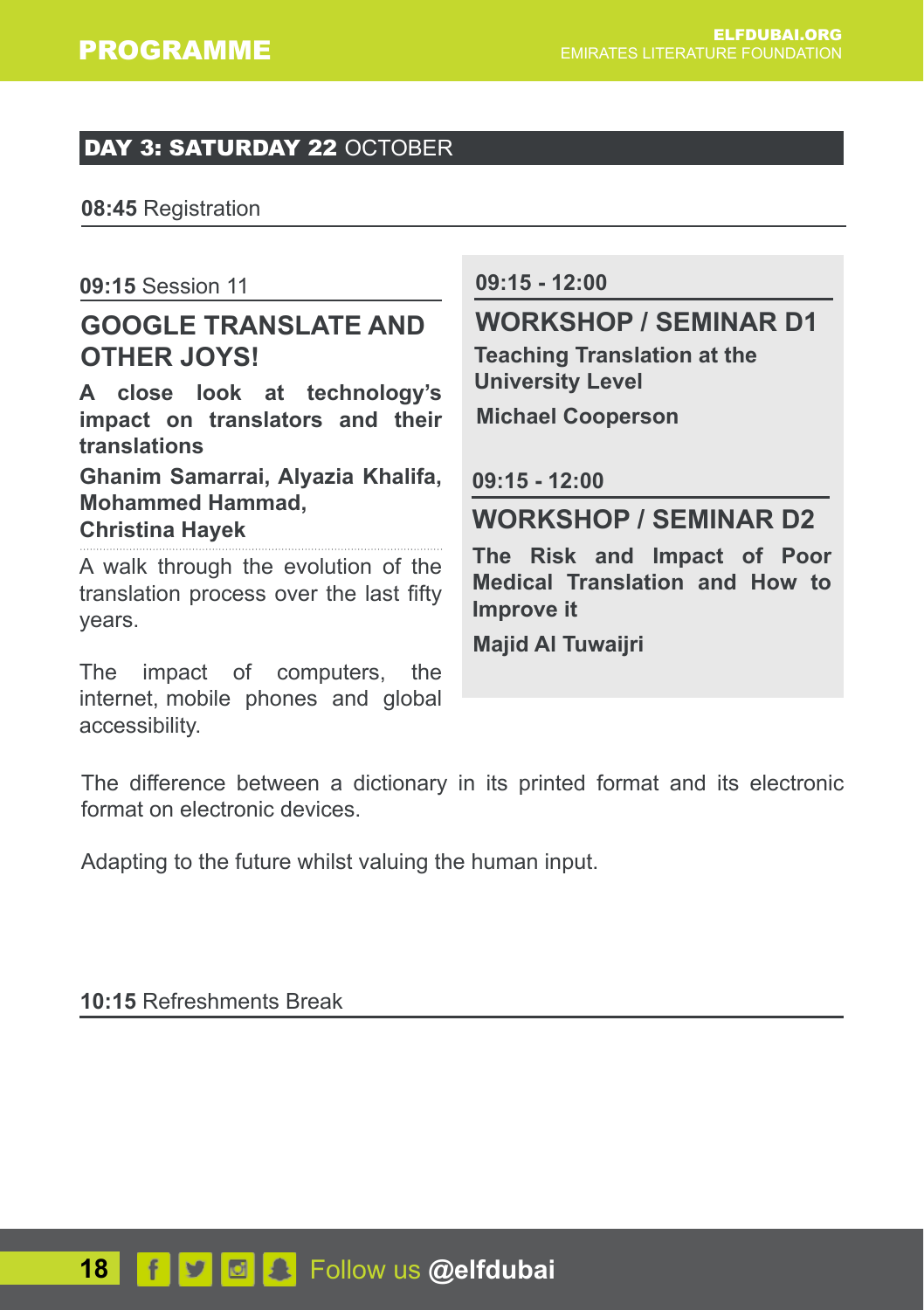#### **11:00** Session 12

## **THE SON OF A DUCK IS A FLOATER – SO DON'T PUT ALL YOUR EGGS IN ONE BASKET**

**Proverbs, sayings and idioms in translation**

**Muhsin al-Musawi, Firas Al Shaer, Nancy Roberts**

How to avoid common pitfalls and ensure the reader understands the meaning.

Keeping abreast of new sayings and language usage.

#### **12:00** Prayer and Lunch break

**13:30** Session 13

## **MASTERING ARABIC**

**Unpeeling the Onion!**

#### **Clive Holes, Leslie McLoughlin, Michael Cooperson**

Is Arabic more difficult than other languages?

Are native Arabic speakers learning enough about writing Arabic?

Steps to becoming a confident writer and speaker in Arabic.

#### **13:30 - 15:30**

## **WORKSHOP / SEMINAR E1**

**How to Translate Out of the Box**

**Firas Al Shaer** 

**13:30 - 15:30**

**The Value of Sign Language to those with** 

### **WORKSHOP / SEMINAR E2**

هيئة تنمية لمجت Community Development Authority

**Hearing Impairment**

**Salah Odeh**

**13:30 - 15:30**

## **WORKSHOP / SEMINAR E3**

**Translation and Creativity: The Impact of a Translator's Stylistic Choices on the Reception of Literary Styles** 

**Maya Kesrouany**